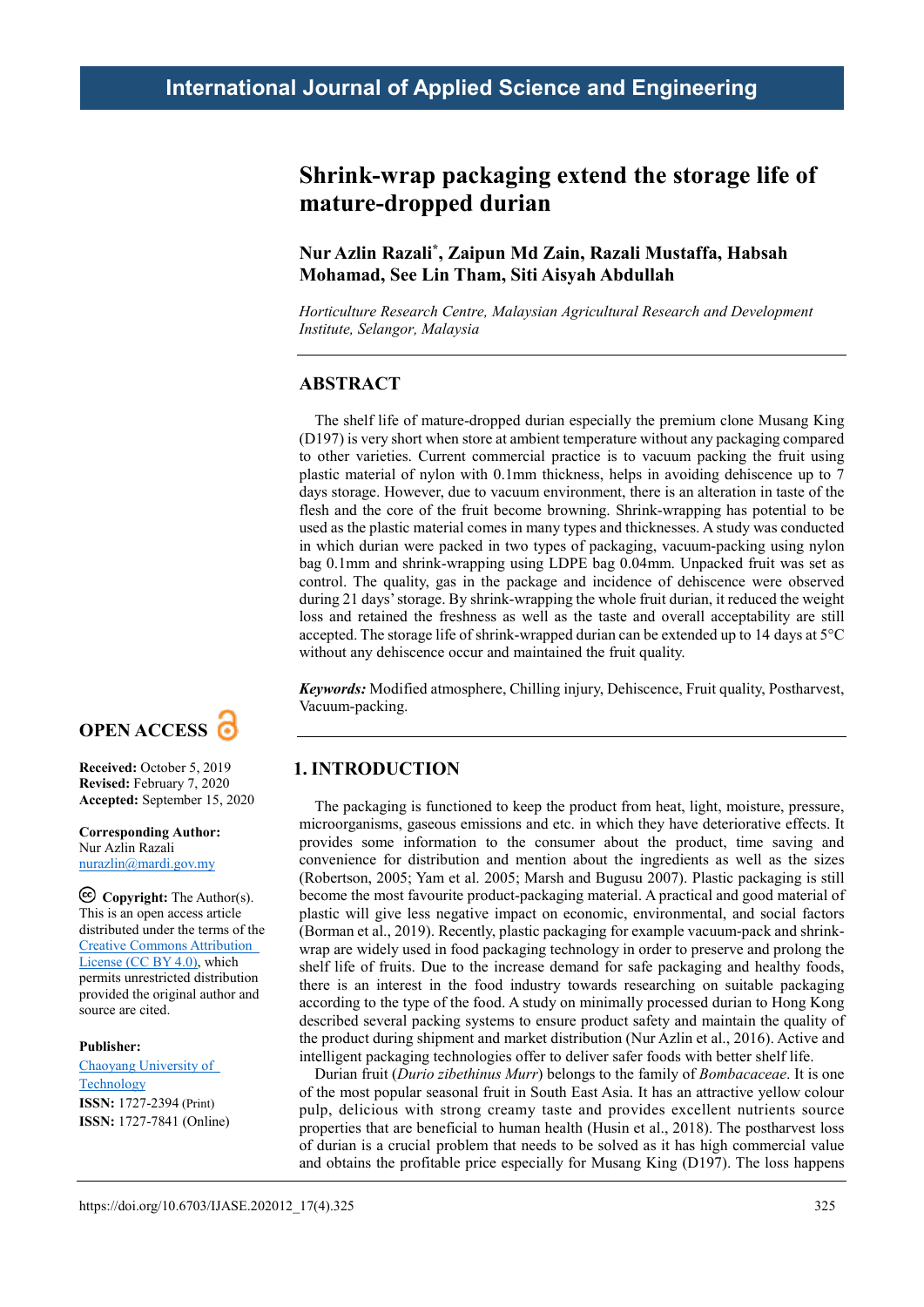*Razali et al., International Journal of Applied Science and Engineering,* 17(4), 325–330

because of the shelf life is very short when store at ambient temperature without any packaging compared to other varieties. For long distribution like export purpose, Musang King needs an external protection to avoid from dehiscence. Current practice is to pack durian fruit using vacuumpacking using plastic material of nylon with 0.1mm thickness, helps in avoiding dehiscence up to 7 days storage. However, due to vacuum environment, there is an alteration in taste of the flesh and the core of the fruit become browning. Shrink-wrapping has potential to be used as the plastic material comes in many types and thicknesses. When the shrink-wrapping uses a right type of plastic and suitable thickness, it provides certain speciality and advantages when compared to vacuum-packaging. Thus, the application of shrink-wrapping with storage temperature at 5°C has potential in extending the shelf life of Musang King durian.

### **2. MATERIALS AND METHODS**

#### 2.1 Sample Preparation

Musang King durian were purchased from Top Fruit Sdn. Bhd in Batu Pahat, Malaysia and fruit were kept in 10°C after arrived in Postharvest Complex, MARDI Serdang. Fruit were sorted from any obvious dehiscence as well as free of visual defects. Fruit were randomized into three groups of treatments (no-packed (control), vacuum-packed (nylon plastic bag, 0.1mm) and shrink-wrapped (LDPE plastic bag, 0.04mm) and stored at  $5^{\circ}$ C. Fruit (n = 4) were analyzed initially and every seven days during 21 days' storage. At each analysis, fruit were transferred to 25°C for 24 hours to see if any development of any chilling injury symptoms.

### 2.2 Quality Analysis

Each evaluation, individual fruit were subjectively rated for external chilling injury symptoms, red lesions area, dehiscence incidence (yes or no) and overall acceptability rating (Table 1). The percentage of weight loss was obtained by measuring the difference in weight before and after storage. The pH value was measured using an Origon digital pH meter (model SA 520) and total titratable acidity was measured by titrating the known volume of homogenates solution with 0.1 N NaOH to an end point of pH 8.1 using digital burette. The total soluble solids (TSS) were determined by a digital refractometer (ATAGO RX-5000, ATAGO, Japan).

#### 2.3 Gases in the Package

The gases in the package were measured weekly. The gas samples  $(O_2, CO_2 \text{ and } C_2H_4)$  were drawn by a syringe through a septum in the package. For ethylene measurement, 1 mL of the gas sample was injected into a Perkin Elmer Auto System XL gas chromatography fitted with flame ionization detector (FID) and a stainless-steel column packed with Porapak T of 100/120-mesh size. Simultaneously,  $CO<sub>2</sub>$  was detected using a different detector (thermal conductivity detector; TCD) with a stainless-steel column packed with Porapak R of 80/100-mesh size. The flow rate of the purified helium gas was 30mL/min and the column oven were operated at  $50^{\circ}$ C and  $100^{\circ}$ C for CO<sub>2</sub> and ethylene gases, respectively. Three replications were used for each treatment.

#### 2.4 Statistical Analysis

The experimental setup was a completely randomized design and performed for each variable. For this purpose, a one-way ANOVA test was used to evaluate the effects of the treatments on each measurement day. The Duncan Multiple Range test was used for means difference testing. A 95% confidence interval was used for all calculations ( $p \le 0.05$ ). SAS statistical software version 9.4 was used to perform the statistical analyses.

### **3. RESULTS AND DISCUSSION**

#### 3.1 Appearance and Acceptability Ratings

According to Siriphanich et al. (1994), chilling injury in durian shows symptom like dark colour development along the groove between spines, this later the whole husk turns black. The aril may remain hard or ripen abnormally. In this study, visual appearances of the husk after expose 24 hours in ambient temperature showed that there were no chilling injury symptoms occur as describe above among treatments during 21 days' storage (Table 2). The husk didn't turn black and the aril is soft as normal, might be due to the fruit already mature upon drop. Thus, storage of durian at 5°C with or without packaging do not occur any chilling injury symptoms on the husk of durian. In durian, chilling injury symptoms were observed as red lesions along the suture (core) at the centre of the fruit. After 7 days storage, there were no red lesions area was observed in all treatments. However, after 14 days storage, vacuum-packed fruit started developed red lesions incidence at the core (21%). The red

**Table 1.** Percentage of chilling injury symptoms, red lesions area and overall acceptability ratings

| Chilling injury symptoms and red lesions | Overall acceptability ratings |
|------------------------------------------|-------------------------------|
| area (% surface area)                    |                               |
| $0\%$ = No trace                         | 5. Excellent                  |
| $\langle 25\%$ = Slightly affected       | 4. Good                       |
| $16-25%$ = Moderately affected           | 3. Acceptable                 |
| $25-50\%$ = Badly affected               | 2. Poor                       |
| $> 50\%$ = Severely affected             | 1. Very poor                  |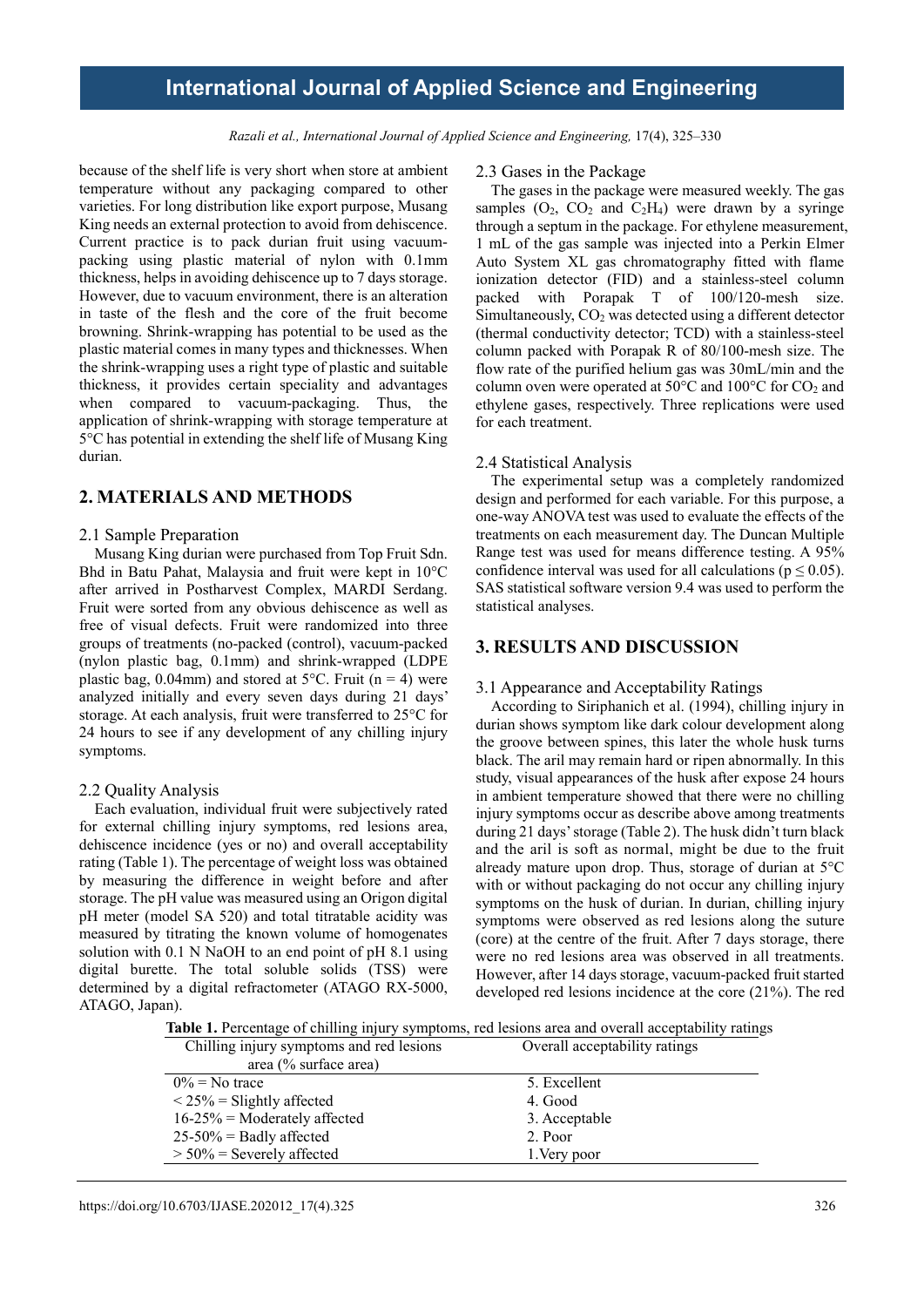*Razali et al., International Journal of Applied Science and Engineering,* 17(4), 325–330

lesions became obvious after 21 days' storage in vacuumpacked fruit (65%) compare to shrink-wrapped fruit, only 20% (Fig. 1).

No incidence of fungal infection was observed for all treatments throughout the storage period. Packaging is generally can preserve any fruit from mechanical damage and infection. As Kader (1980) said modified atmosphere packaging (MAP) provide a barrier from spreading decay from one unit to another. Storage in low temperature also helps in retarding fungal growth.

Husk dehiscence or cracking is the primary problem limiting the shelf life of durian (Khurnpoon et al., 2008). Table 2 shows that at day 7, durian without packaging already dehisced while vacuum-packed and shrink-wrapped durian still didn't dehisce on day 14. By day 21, most durian despite of any treatment were already dehisced. According to Sriyook et, al. (1994), water loss and ethylene production are the two main factors that cause the mature durian fruit to dehisce. Water loss cause the husk to shrink and pull the carpel from each other along the suture at the middle of each locule. Ethylene weakens the cells in the dehiscence region

**Table 2.** Severity of external chilling injury, red lesions and disease at stem (% surface area), dehiscence (yes or no) and overall acceptability rating (scale 1-5) for durian stored at 5°C

|                          | Treatment           | Day 0          | Day 7            | Day 14            | Day $21$          |
|--------------------------|---------------------|----------------|------------------|-------------------|-------------------|
| External chilling injury | No-packed (Control) | 0.0a           | 0.0a             | 0.0a              | 0.0a              |
| $(\%)$                   | Vacuum-packed       | 0.0a           | 0.0a             | 0.0a              | 0.0a              |
|                          | Shrink-wrapped      | 0.0a           | 0.0a             | 0.0a              | 0.0a              |
| Red lesions $(\% )$      | No-packed (Control) | 0.0a           | 0.0a             | 2.0 <sub>bc</sub> | 11.3 <sub>b</sub> |
|                          | Vacuum-packed       | 0.0a           | 0.0a             | 21.0a             | 62.5a             |
|                          | Shrink-wrapped      | 0.0a           | 0.0a             | 0.0c              | 20.0 <sub>b</sub> |
| Disease at stem $(\% )$  | No-packed (Control) | 0.0a           | 0.0a             | 0.0a              | 0.0a              |
|                          | Vacuum-packed       | 0.0a           | 0.0a             | 0.0a              | 0.0a              |
|                          | Shrink-wrapped      | 0.0a           | 0.0a             | 0.0a              | 0.0a              |
| Dehiscence               | No-packed (Control) | N <sub>o</sub> | <b>Yes</b>       | Yes               | Yes               |
|                          | Vacuum-packed       | No.            | N <sub>0</sub>   | No                | Yes               |
|                          | Shrink-wrapped      | No.            | N <sub>0</sub>   | No                | Yes               |
| Overall acceptability    | No-packed (Control) | 5.0a           | 2.0 <sub>b</sub> | 1.5 <sub>b</sub>  | 1.0 <sub>b</sub>  |
|                          | Vacuum-packed       | 5.0a           | 4.0a             | 2.3 <sub>b</sub>  | 1.0 <sub>b</sub>  |
|                          | Shrink-wrapped      | 5.0a           | 4.0 <sub>b</sub> | 3.5a              | 2.8a              |

Means in each column with the same letter are not significantly different separated using Duncan's Multiple Range test.



**Fig. 1.** Red lesions in vacuum-packaging on week 0, 1 and 2 after storage at 5°C followed by 25°C at ambient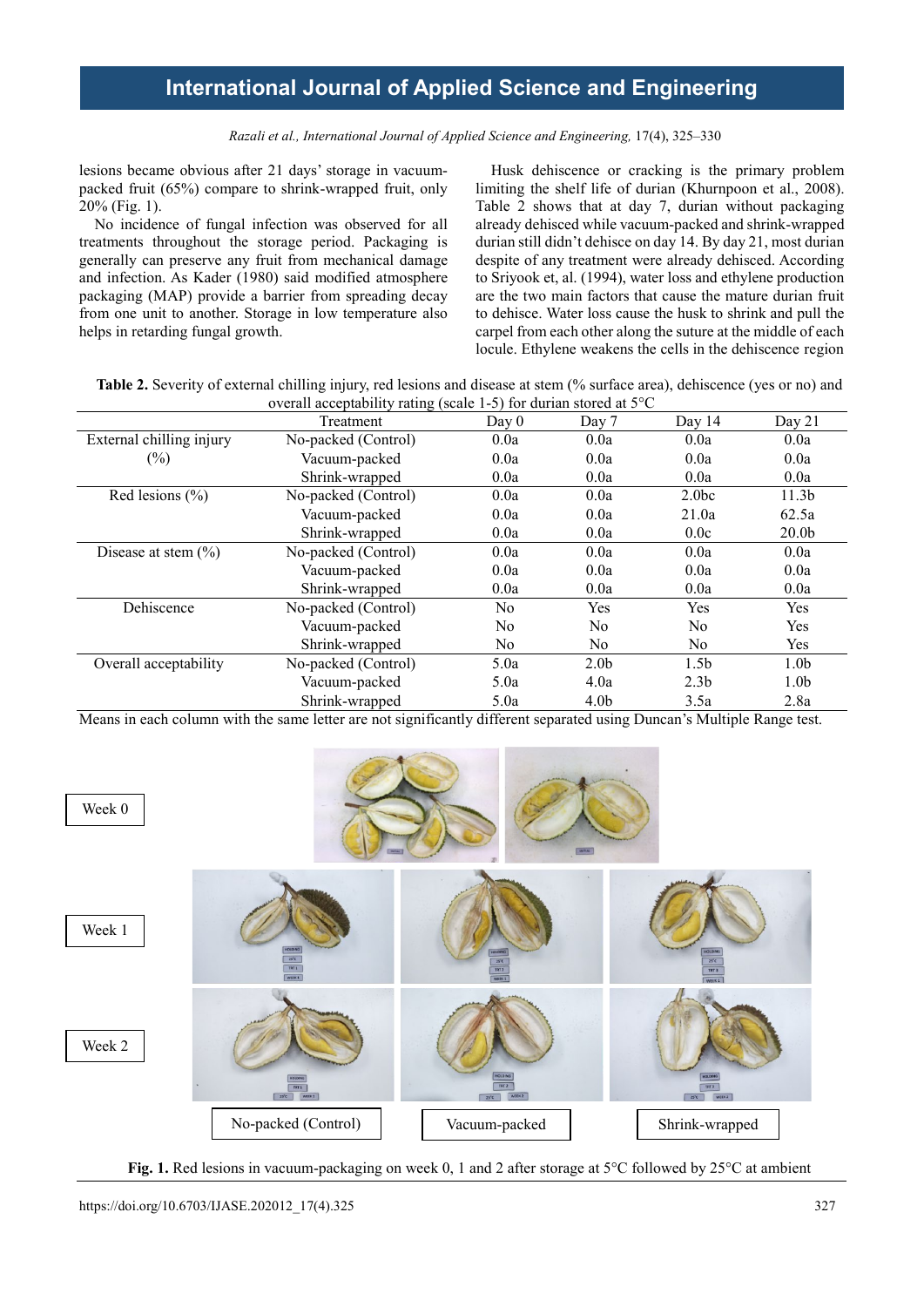*Razali et al., International Journal of Applied Science and Engineering,* 17(4), 325–330

that consists of parenchyma cell without chlorophyll. Overall, only shrink-wrapped durian was acceptable until 14 days storage without any red lesions and dehiscence.

### 3.2 Weight Loss Percentage and Gas in the Package

The highest weight loss percentage was observed in fruits that was without packaging. At the end of storage, unpackaged fruits obviously showed the highest weight loss with 1.82% and vacuum-packed and shrink-wrapped fruits were 0.03% and 0.18%, respectively. Vacuum-pack and shrink-wrap packaging greatly reduced weight loss in durian as shown in Table 3. Water loss in fruits is a main cause of postharvest deterioration and it depends on the respiration characteristics of fruit type (Thakur et al., 2017).

Paull and Chen (1989) proved that plastic wrap can reduce weight loss on papaya fruit.

There was a significant different in the percentage of carbon dioxide (CO<sub>2</sub>), oxygen (O<sub>2</sub>) and ethylene (C<sub>2</sub>H<sub>4</sub>) gasses in the package (Table 3). Vacuum packaging had highest CO<sub>2</sub> percentage and lowest O<sub>2</sub> level when compared to control and shrink-wrap packaging  $(P \le 0.05)$  (Fig. 2 and 3).

Based on the results, it shows that vacuum-packaging using nylon plastic bag 0.1mm was significantly altered the gasses in the package of the fruits might be due to very low permeability and poor gas exchange.  $CO<sub>2</sub>$  percentage was significantly highest after 21 days storage (21.9%) compared to control and shrink-wrap packaging, 1.4% and 0.7%, respectively. This high percentage of  $CO<sub>2</sub>$  will incur

**Table 3.** Gas composition and percentage of weight loss of durian in different packaging after 21 days storage at 5°C

| <b>Treatments</b>          | CO2           |        | C2H4  | Weight loss       |
|----------------------------|---------------|--------|-------|-------------------|
|                            | $\frac{1}{2}$ | (%)    | (ppm) | $\frac{(0)}{0}$   |
| No-packed (Control) $(T1)$ | . .39b        | 16.81a | 0.52a | 1.82a             |
| Vacuum-packed (T2)         | 21.91a        | 4.80b  | 2.60a | 0.03 <sub>b</sub> |
| Shrink-wrapped (T3)        | 0.77b         | 18.27a | 0.00a | 0.18 <sub>b</sub> |

Means in each column with the same letter are not significantly different separated using Duncan's Multiple Range test.





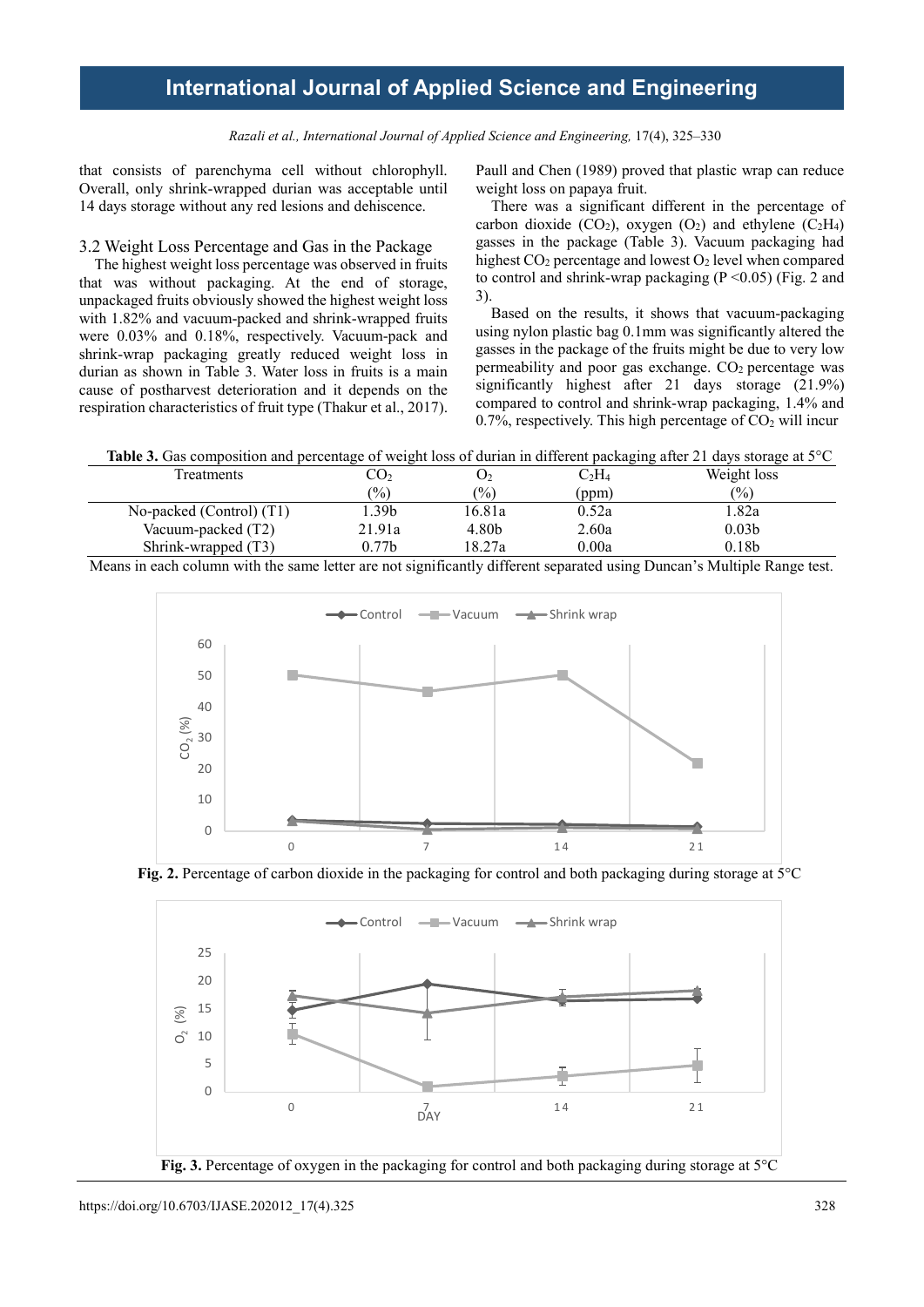| <b>Table 4.</b> Composition data of durian packed in different packaging for 21 days at $5^{\circ}$ C |       |                 |              |                |  |
|-------------------------------------------------------------------------------------------------------|-------|-----------------|--------------|----------------|--|
| Treatments                                                                                            | pΗ    | Soluble solid   | TTA (Citric  | Soluble solids |  |
|                                                                                                       |       | content $(\% )$ | acid, $\%$ ) | content/TTA    |  |
| No-packed (Control) (T1)                                                                              | 6.70a | 34.40a          | 0.09a        | 452.25a        |  |
| Vacuum-packed (T2)                                                                                    | 6.93a | 34.50a          | 0.11a        | 351.95a        |  |
| Shrink-wrapped (T3)                                                                                   | 6.92a | 37.70a          | 0.09a        | 446.39a        |  |

*Razali et al., International Journal of Applied Science and Engineering,* 17(4), 325–330

Means in each column with the same letter are not significantly different separated using Duncan's Multiple Range test.

**Table 5**. Sensory panel results for freshness, colour, texture, taste, odour and overall acceptability of durian for 21 days storage at 5°C

| 101 $\angle$ 1 $\angle$ 1 $\angle$ 1 $\angle$ 1 $\angle$ 1 $\angle$ 1 $\angle$ 1 $\angle$ 1 $\angle$ 1 $\angle$ 1 $\angle$ 1 $\angle$ 1 $\angle$ 1 $\angle$ 1 $\angle$ 1 $\angle$ 1 $\angle$ 1 $\angle$ 1 $\angle$ 1 $\angle$ 1 $\angle$ 1 $\angle$ 1 $\angle$ 1 $\angle$ 1 $\angle$ 1 $\angle$ 1 $\angle$ 1 $\angle$ 1 $\angle$ 1 $\angle$ 1 $\angle$ 1 $\angle$ 1 $\angle$ 1 $\angle$ 1 $\angle$ 1 $\angle$ 1 |                  |        |         |       |       |                  |
|-----------------------------------------------------------------------------------------------------------------------------------------------------------------------------------------------------------------------------------------------------------------------------------------------------------------------------------------------------------------------------------------------------------------|------------------|--------|---------|-------|-------|------------------|
| Treatment                                                                                                                                                                                                                                                                                                                                                                                                       | <b>Freshness</b> | Colour | Texture | Taste | Odour | Overall          |
|                                                                                                                                                                                                                                                                                                                                                                                                                 |                  |        |         |       |       | acceptability    |
| No-packed-Control (T1)                                                                                                                                                                                                                                                                                                                                                                                          | 5.3a             | 5.7a   | 4.4a    | 4.2a  | 5.0a  | 4.6ab            |
| Vacuum packed (T2)                                                                                                                                                                                                                                                                                                                                                                                              | 4.9a             | 5.8a   | 4.6a    | 4.2a  | 4.6a  | 4.2 <sub>b</sub> |
| Shrink wrapped (T3)                                                                                                                                                                                                                                                                                                                                                                                             | 5.4a             | 6.0a   | 4.8a    | 4.9a  | 5.0a  | 4.7a             |
| .                                                                                                                                                                                                                                                                                                                                                                                                               |                  | .      | .       |       |       | .                |

Means in each column with the same letter are not significantly different separated using Duncan's Multiple Range test.

carbon dioxide injury and the symptoms show as red lesions along the core and alter the taste of the aril. In the case of  $O_2$ , vacuum-packaging resulted in decrease of  $O_2$ , 10% initially to 4.8% after 21 days of storage (Fig. 3). This result also in line with the report by Pesis et al. (2005) who described that  $O_2$  levels between 0.3% to 3% retained in the bag after vacuum-packed and it depend on the permeability of the plastic film. Very low level of  $O_2$  accumulated in the vacuum-packaging showed a retardation of respiration rate brought by the modification of the atmosphere (Kader, 1994; Pesis et al., 2005). Nevertheless, vacuum-packaging or shrink-wrapping did not affect the  $C_2H_4$  concentration in the package ( $P > 0.05$ ). The C<sub>2</sub>H<sub>4</sub> concentration in the vacuumpackaging was higher (2.6 ppm) compare to control and shrink-wrapping (0.5 ppm and 0.0 ppm respectively) might be due to the poor gas exchange and low permeability in 0.1mm nylon plastic bag (Table 3).

### 3.3 pH, Soluble Solids Content, Total Titratable Acidity and Sugar:Acid Ratio

Results for pH, SSC, TTA, and sugar:acid ratio (SSC:TTA) showed no significant differences due to packaging treatment (means:  $pH = 6.85$ , SSC = 35.5%, TTA  $= 0.1\%$ , SSC:TTA = 416.86) (Table 4).

### 3.4 Sensory Evaluation

Musang king durian were evaluated for sensory quality each week during storage at 5°C followed by 24 hours at ambient condition. Shrink-wrapped fruits were significantly scored highest for all the sensory parameters evaluated; freshness, colour, texture, taste, odour and overall acceptability when compare to control and vacuumpackaging (Table 5). Vacuum-packaging was less preferred due to slight off-flavour (gaseous and bitter taste) as perceived by the panellists. Accumulation of high  $CO<sub>2</sub>$  concentration and decreased respiration inside the vacuum-packaging might have led to anaerobic condition and this later altered the flavour.

## **4. CONCLUSION**

 Using a packaging to store Musang King durian at 5°C was found to be advantageous because it helped to prolong the shelf life of whole fruit durian without deterioration in quality of fruit. By using shrink-wrap packaging, it reduced the weight loss, retained the freshness, colour, texture, taste, odour and overall acceptability without any decay. The storage life of shrink-wrapped fresh-dropped Musang King durian can be extended up to 14 days at 5°C without any dehiscence and maintained the fruit quality.

## **REFERENCES**

- Borman, M.R., Gabriel, D.S., Nurcahyo, R. 2019. Impact of plastic packaging design on the sustainability of plastic recyclers. Int. J. Appl. Sci. Eng. 16.
- Husin, N.A., Rahman, S., Karunakaran, R., Bhore, S.J. 2018. A review on the nutritional, medicinal, molecular and genome attributes of Durian (Durio zibethinus L.), the King of fruits in Malaysia. Bioinformation. 14, 265–270.
- Kader, A.A. 1980. Prevention of ripening in fruits by use of controlled atmospheres. Food Technol. 34, 3–51.
- Kader, A.A. 1994. Regulation of fruit physiology by controlled/modified atmospheres. Postharvest Physiology of Fruits. 398, 59–70.
- Khurnpoon, L., Siriphanich, J., Labavitch, J.M. 2008. Cell wall metabolism during durian fruit dehiscence. Postharvest Biol. and Technol. 48, 391–401.
- Marsh, K., Bugusu, B. 2007. Food packaging—roles, materials, and environmental issues. J. Food Sci. 72, 39– 55.
- Nur Azlin, R., Latifah, M.N., Siti Aisyah, A., Pauziah, M., Zaipun, M.Z., Nurul Adibah, M., Zainab, M.Y., Hairiyah, M., Habsah, M., Razali, M., Zaulia, O., Nur Syafini, G., Joanna, C.L.Y., Nur Alisha, O. 2016. Simulation studies for export of minimally processed durian by air shipment to Hong Kong. Acta Hortic. 1141, 283–288.